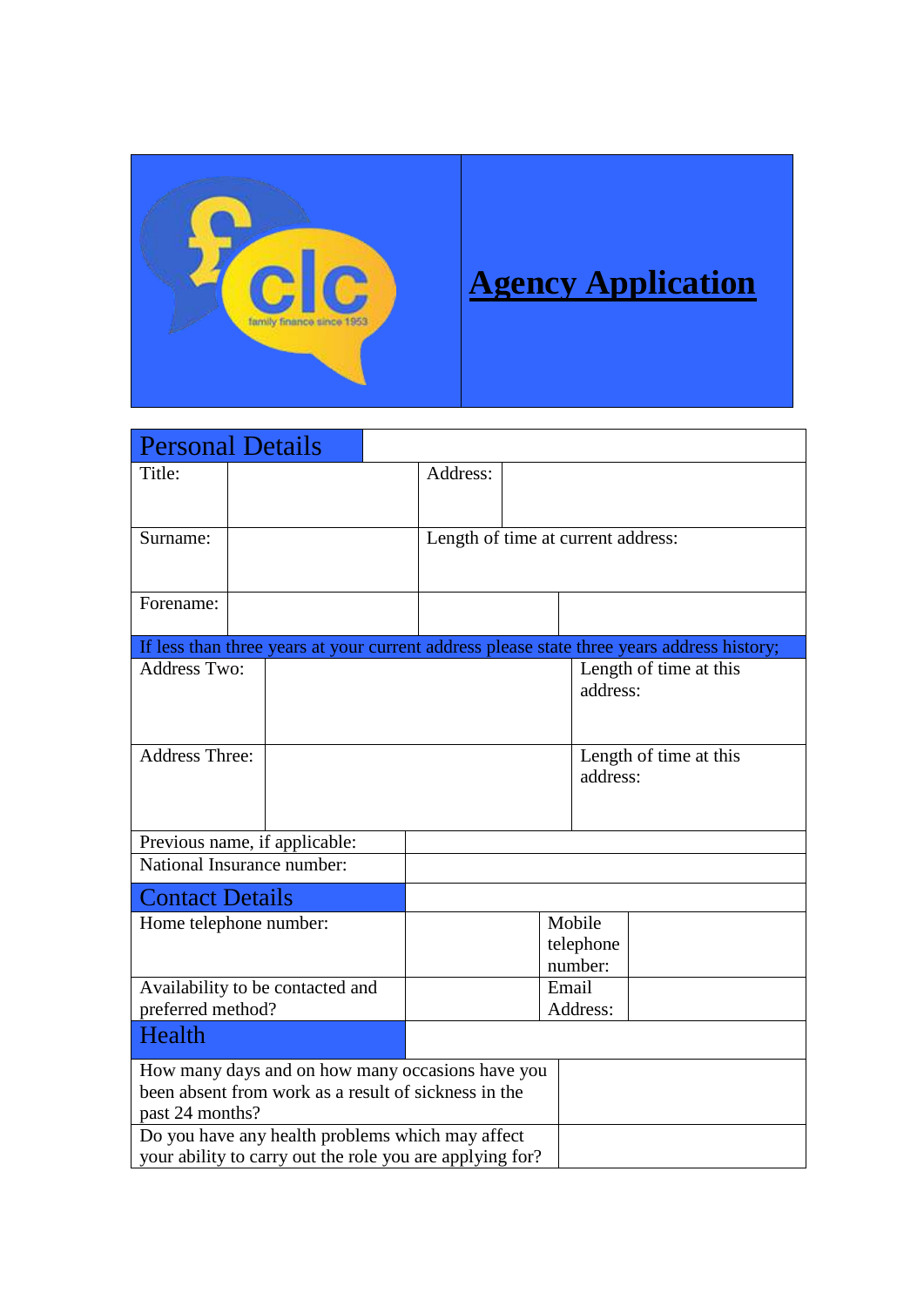If yes to the question overleaf are you aware of any details of any adjustment that the company should consider taking to assist you in the recruitment process or in the workplace, in light of any disability?

The information will be used to enable the company to assess your suitability for the agency you have applied for, and enable us to comply with our Health and Safety and Disability Discrimination obligations. We may need to seek the opinion of a doctor to help us to do this and the information provided in this form will be given to the doctor for that purpose. If we seek such an opinion, you will be told in advance and given details of the doctor in question. You may be asked to provide further information about your health and medical condition, undergo medical examination and, where necessary, relevant tests. The doctor will provide details of any examination and tests to the company. The doctor may need to refer to your GP medical records and if so, you will be asked to provide authority for these to be disclosed to the doctor. You will be given a copy of any medical opinion and given the opportunity to tell the company if you don't agree with it. We will treat information in the strictest confidence and only use it for the purposes described. We will not disclose information to other than the relevant doctor and it will only be viewed by the relevant personnel within the company for reasons described.

## Declaration for the use of Health Information

I declare that to the best of my knowledge and belief the answers to the questions above are complete and accurate. I agree that the details here may be given to a doctor for medical opinion and that, if required, I will undergo a medical examination to be performed at the company's expense, including any tests necessary to determine the state of my health in relation to my ability to perform the role applied for. I agree that I will give my authority for information to be requested from my GP, where reasonably requested. I understand that if I am appointed and the information I have provided on this form or to the doctor is incorrect, this may lead to disciplinary action including possible dismissal.

| Signature | Date |  |
|-----------|------|--|
|           |      |  |

| Right to work in the UK (Immigration, Asylum and Immigration Act 2006)                                                                                                                                                                                                                                                                                                                                                                                                                                                                                                                                                                                                                                                                                                                                                                                                                                                                                                                                                                                                                                                                                                                                                          |
|---------------------------------------------------------------------------------------------------------------------------------------------------------------------------------------------------------------------------------------------------------------------------------------------------------------------------------------------------------------------------------------------------------------------------------------------------------------------------------------------------------------------------------------------------------------------------------------------------------------------------------------------------------------------------------------------------------------------------------------------------------------------------------------------------------------------------------------------------------------------------------------------------------------------------------------------------------------------------------------------------------------------------------------------------------------------------------------------------------------------------------------------------------------------------------------------------------------------------------|
| Under the Immigration Asylum and Nationality Act 2006, CLC Finance Limited has a<br>legal duty to check that all new agents are legally entitled to work in the UK. If you<br>are invited to an interview please could you bring along original proof of your right to<br>work in the UK. The list below may help in providing such a document; (a full list can<br>be found at the UK Border Agency website www.ukba.homeoffice.gov.uk)                                                                                                                                                                                                                                                                                                                                                                                                                                                                                                                                                                                                                                                                                                                                                                                        |
| Either one of these documents                                                                                                                                                                                                                                                                                                                                                                                                                                                                                                                                                                                                                                                                                                                                                                                                                                                                                                                                                                                                                                                                                                                                                                                                   |
| A passport showing that you are a British citizen or have a right to abode in the United<br>Kingdom or citizen of the UK and Colonies having right of abode in the UK<br>A document showing that you are a national of a European Economic Area Country or<br>Switzerland. This must be a national passport or national identity card<br>A residence permit issued by the Home Office to a national from a European<br>Economic Area country or Switzerland<br>A passport or other document issued by the Home Office which has an endorsement<br>stating that you have a current right of residence in the United Kingdom as the family<br>member of a national from a European Economic Area country or Switzerland who is<br>resident in the United Kingdom<br>A passport or other travel document endorsed to show that you can stay indefinitely in<br>٠<br>the United Kingdom, and that this endorsement allows you to do the type of work you<br>are offering if you do not have a work permit<br>A passport or other travel document endorsed to show that you can stay in the United<br>٠<br>Kingdom, and that this endorsement allows you to do the type of work you are offering<br>if you do not have a work permit |
| It will be a condition of your contract that you produce documentation that is required by law to establish your                                                                                                                                                                                                                                                                                                                                                                                                                                                                                                                                                                                                                                                                                                                                                                                                                                                                                                                                                                                                                                                                                                                |
| right to work in the UK.                                                                                                                                                                                                                                                                                                                                                                                                                                                                                                                                                                                                                                                                                                                                                                                                                                                                                                                                                                                                                                                                                                                                                                                                        |
| Signature:<br>Date:                                                                                                                                                                                                                                                                                                                                                                                                                                                                                                                                                                                                                                                                                                                                                                                                                                                                                                                                                                                                                                                                                                                                                                                                             |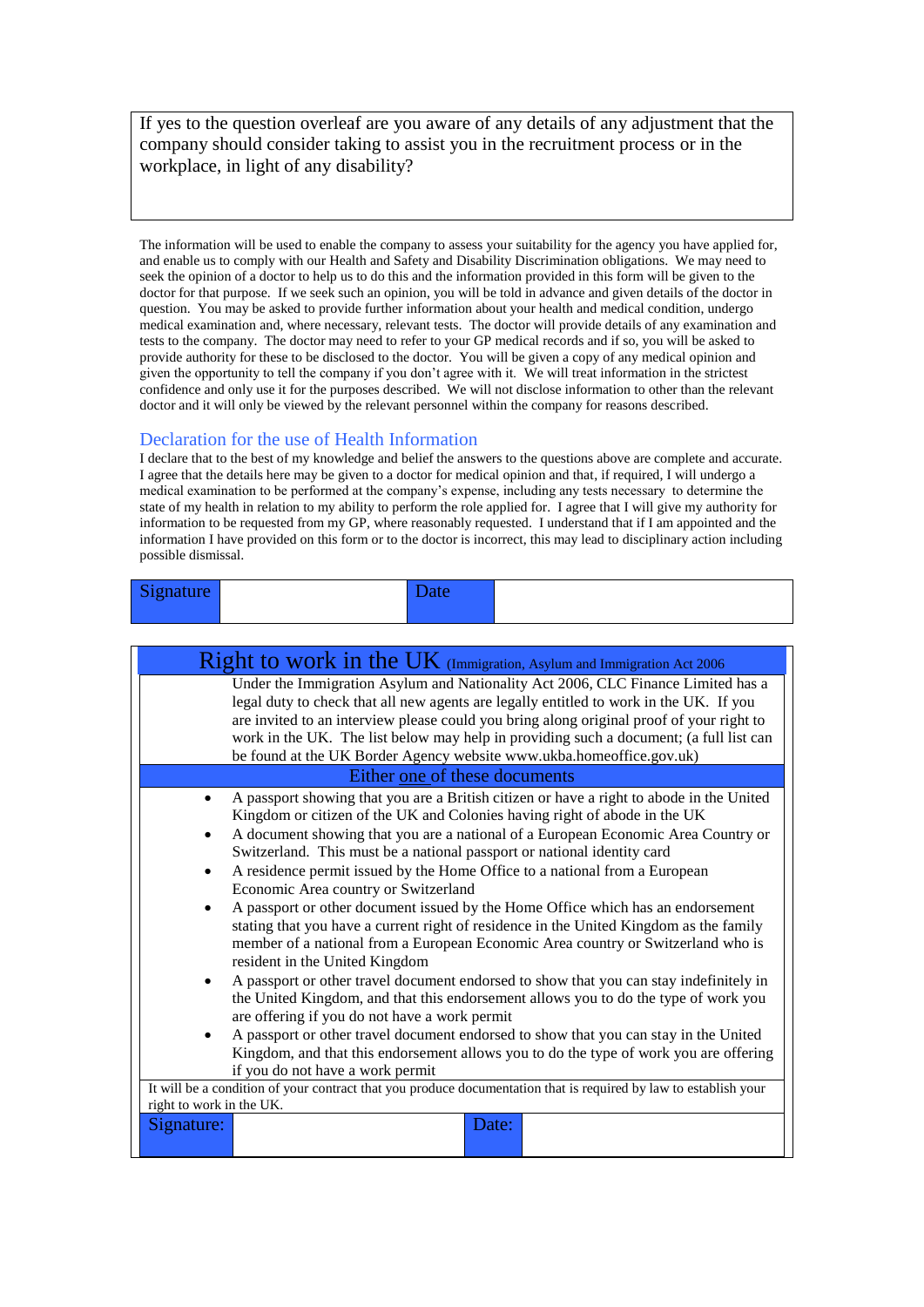# Rehabilitation of Offenders Act 1974

You must declare any criminal convictions unless they are 'spent' under the above act. You are not required to disclose any convictions which are 'spent' under the Rehabilitation of Offenders Act 1974. Any information given will be treated in the strictest confidence. Failure to disclose such convictions could result in termination of our contract.

If appropriate, please state "No convictions to declare";

| Application for an agency                                                                                                                                                                                                                                                                                                                                                                  |
|--------------------------------------------------------------------------------------------------------------------------------------------------------------------------------------------------------------------------------------------------------------------------------------------------------------------------------------------------------------------------------------------|
| Please give details of posts that you have held for the last three years, starting with your current position. Any<br>gaps in employment in the last three years must be accounted for. We will also contact your employer(s) for a<br>reference and any offer of an agency will be based upon satisfactory references. We will contact your<br>references upon commencement of the agency |
| <b>Current/Most Recent Employer:</b>                                                                                                                                                                                                                                                                                                                                                       |
| <b>Employers Name:</b>                                                                                                                                                                                                                                                                                                                                                                     |
| Employers address:                                                                                                                                                                                                                                                                                                                                                                         |
| Nature of business:                                                                                                                                                                                                                                                                                                                                                                        |
| <b>Start Date:</b>                                                                                                                                                                                                                                                                                                                                                                         |
| Job Title:                                                                                                                                                                                                                                                                                                                                                                                 |
| Brief description of<br>duties:                                                                                                                                                                                                                                                                                                                                                            |
| Reason for leaving:                                                                                                                                                                                                                                                                                                                                                                        |
| Notice period required:                                                                                                                                                                                                                                                                                                                                                                    |
| Final salary:                                                                                                                                                                                                                                                                                                                                                                              |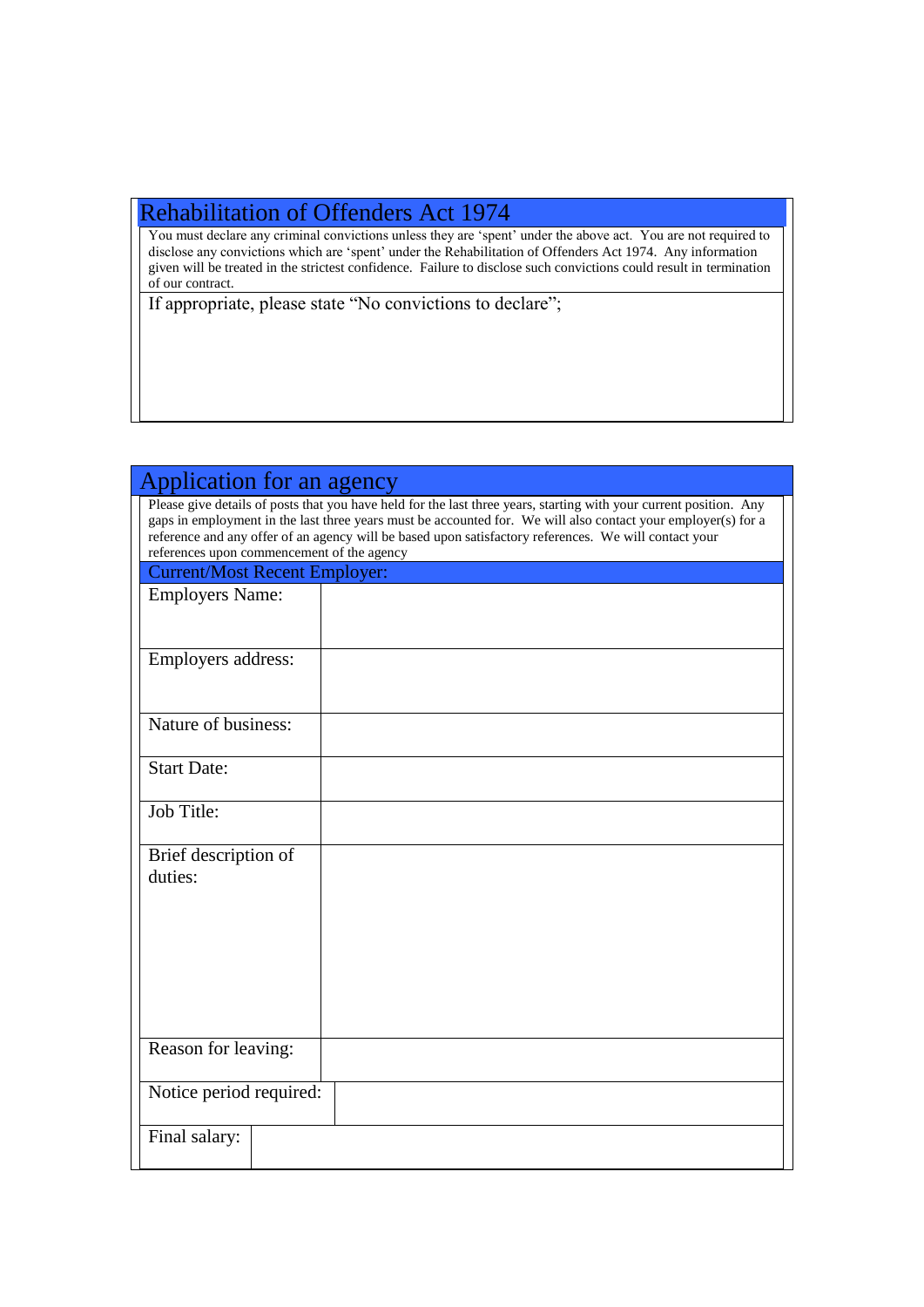| Previous Employment (We require a min. of your last three years) |           |                  |             |
|------------------------------------------------------------------|-----------|------------------|-------------|
| Employer                                                         | Job Title | Main             | Reasons for |
|                                                                  |           | Responsibilities | Leaving     |
|                                                                  |           |                  |             |
|                                                                  |           |                  |             |
|                                                                  |           |                  |             |
|                                                                  |           |                  |             |
|                                                                  |           |                  |             |
|                                                                  |           |                  |             |
|                                                                  |           |                  |             |
|                                                                  |           |                  |             |
|                                                                  |           |                  |             |
|                                                                  |           |                  |             |
|                                                                  |           |                  |             |
|                                                                  |           |                  |             |
|                                                                  |           |                  |             |
|                                                                  |           |                  |             |
|                                                                  |           |                  |             |
|                                                                  |           |                  |             |
|                                                                  |           |                  |             |
|                                                                  |           |                  |             |
|                                                                  |           |                  |             |
|                                                                  |           |                  |             |

# **General**

| Tick the box if you have any of the following                                    |      |     |                                                                                    |
|----------------------------------------------------------------------------------|------|-----|------------------------------------------------------------------------------------|
| <b>Driving History:</b> This information is requested so that we can assess your |      |     |                                                                                    |
|                                                                                  |      |     | suitability for driving duties and ensure we comply with legal obligations. We may |
| be asked to disclose this information to our insurers.                           |      |     |                                                                                    |
| Do you have a valid UK                                                           | Yes. | No. | If yes, please state date of                                                       |
| driving licence?                                                                 |      |     | passing:                                                                           |
| Do you have access to a                                                          | Yes. | No  |                                                                                    |
| vehicle which can be used                                                        |      |     |                                                                                    |
| for work purposes (if                                                            |      |     |                                                                                    |
| applicable for the position                                                      |      |     |                                                                                    |
| for which you are applying)?                                                     |      |     |                                                                                    |
| Do you have any                                                                  | Yes  | No  | If yes, please give details                                                        |
| endorsements?                                                                    |      |     |                                                                                    |
|                                                                                  |      |     |                                                                                    |
|                                                                                  |      |     |                                                                                    |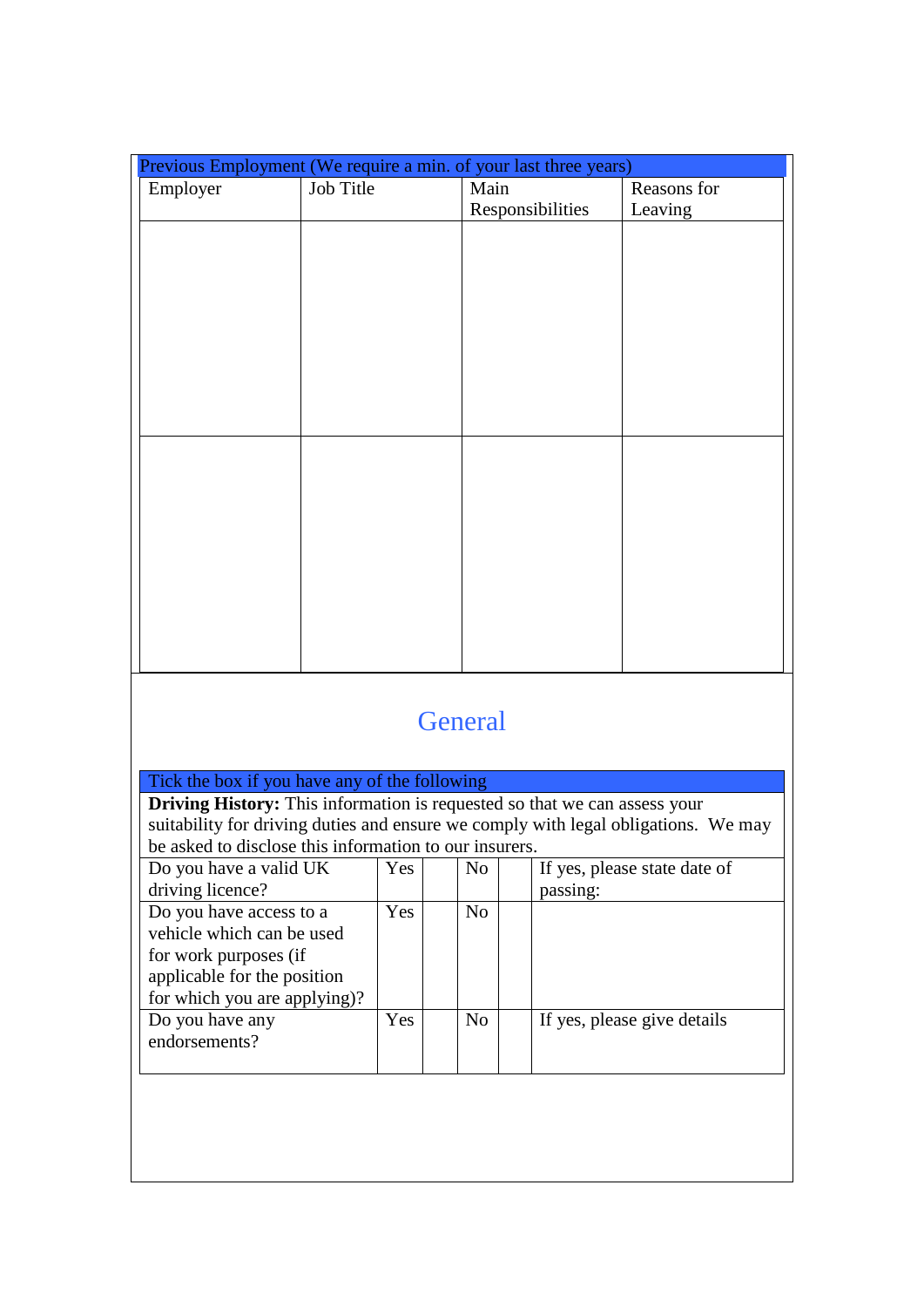| <b>Financial History</b>                                                                                                                                                                                       |            |                    | If yes, please give details |
|----------------------------------------------------------------------------------------------------------------------------------------------------------------------------------------------------------------|------------|--------------------|-----------------------------|
| Have you ever been declared bankrupt or<br>insolvent?                                                                                                                                                          | Yes.       | $\overline{N}_{0}$ |                             |
| Have you ever had a County Court<br>Judgement entered against you?                                                                                                                                             | <b>Yes</b> | No                 |                             |
| Have you ever defaulted on any Financial<br>Agreement?                                                                                                                                                         | Yes        | N <sub>0</sub>     |                             |
| Have you ever been disqualified as a<br>company director?                                                                                                                                                      | <b>Yes</b> | N <sub>0</sub>     |                             |
| Have you ever been subject to a<br>disciplinary investigation by a regulator<br>or Government Body or Agency?<br>Currently or in the last 5 years?                                                             | <b>Yes</b> | N <sub>o</sub>     |                             |
| Have you been involved as a Director,<br>Secretary or Partner with any Financial<br>Services Business that has ceased to<br>trade, gone into insolvency, liquidation or<br>administration in the last 5 years? | <b>Yes</b> | No                 |                             |

I certify that the information provided to CLC Finance Ltd is a true and accurate statement of my circumstances Signature:

| Provide two personal references. One of which should be your current or most recent<br>employer. Please note any offer of an agency will be based upon satisfactory |                                  |  |  |
|---------------------------------------------------------------------------------------------------------------------------------------------------------------------|----------------------------------|--|--|
| references. We may contact your references upon commencement of the agency                                                                                          |                                  |  |  |
| Name:                                                                                                                                                               | Name:                            |  |  |
| Address:                                                                                                                                                            | Address:                         |  |  |
| <b>Contact Telephone Number:</b>                                                                                                                                    | <b>Contact Telephone Number:</b> |  |  |
| <b>Email Address:</b>                                                                                                                                               | Email Address:                   |  |  |
| Signature of authority to obtain reference:                                                                                                                         |                                  |  |  |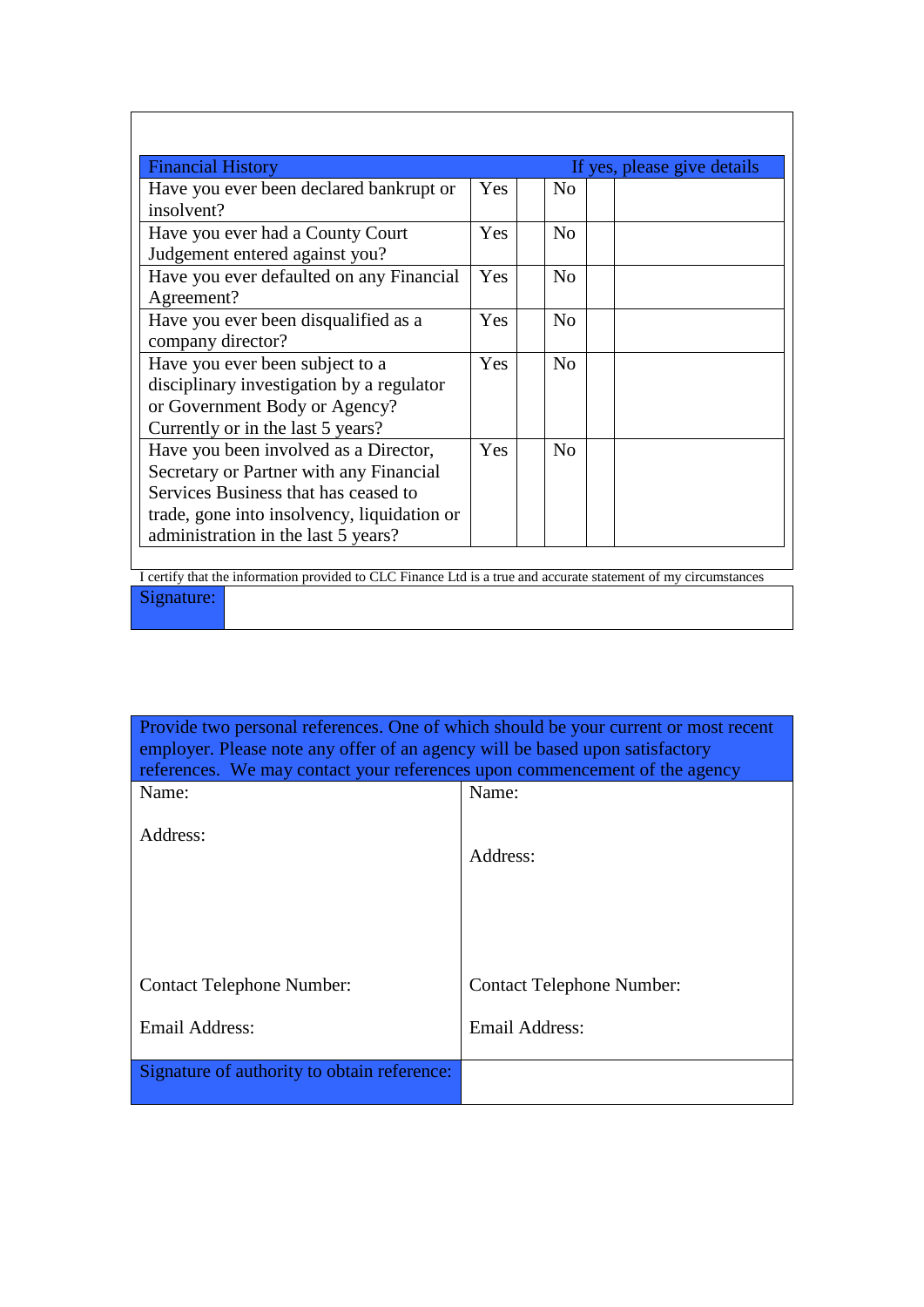# Declaration – Use of Personal Information

The company will use your information, including that which you provide in this application form to assess your suitability for an agency. The company also has a duty of care to ensure that its agents are fit and proper to conduct business. Therefore, where your financial standing is relevant to the job which you are applying for, and if we make a conditional offer of an agency to you, we will make searches about you with a credit reference agency. This may include a check of your financial status and verification of your address. The search may also reveal information about your financial associate(s). This search will be recorded at the credit reference agency.

By proceeding with the application, you are declaring that you are entitled to authorise the Company to search in this way. If your application is successful, we may carry out similar searches in the future where appropriate. We will also use this information for personnel administration and management purposes. You have the right of access to your personnel records held by credit agencies. Information (including information about criminal convictions) which are provided or we obtain through your dealings with us will be held within the Company's records. We may pass on such information as follows:

- To any employer from whom we seek a reference about you; to any potential employer who requests a reference from us.
- To anyone to whom we may transfer our rights and duties under our contract with you.
- If we have a duty to do so or the Law allows us to do so.
- To our regulators.
- To associated organisations

You have a right, on applying in writing and payment of a fee, to receive a copy of the information we hold about you, except for conditional references given by us, and, in certain circumstances received by us.

# **CIFAS declaration for application for an agency**

We will check your details with fraud prevention agencies. If you provide false or inaccurate information and we suspect fraud, we will record this. We and other organisations may search and use these records to:

- Help make decisions about credit and credit related services, for you and members of your household;
- Help make decisions on motor, household, credit, life and other insurance policies
- Trace debtors, recover debt, prevent fraud, and to manage your accounts or insurance policies
- Check your identity to prevent money laundering, unless you furnish other satisfactory proof of identity.
- We will check your details/against fraud prevention databases.

Should our investigations identify fraud or the commission of any other criminal offence by you (on your part) when applying for, or during the course of your agency with us, we will record details of this fraud prevention databases. This information may be accessed from the UK and other countries and used by law enforcement agencies and by us and other employers (and potential employers) to prevent fraud.

## **Consent**

I have read the section entitled 'Use of Personal Information'. By signing this form I can consent to the uses and disclosures of my information (including details about any criminal convictions), which are explained above and in this application form.

I can confirm that all the information contacted in this application form is correct. I understand that any false statements may disqualify me from running an agency or may lead to termination of my contract.

## **Data Protection Act 1998**

Information provided by you on this application form may be copied for use during the recruitment procedure. Once the recruitment procedure is completed, the data will be stored for at least six months and then destroyed. If you are the successful candidate, relevant information may be taken from this form and used as part of your personnel record. I agree to you storing and using the information I have given in this application form for recruitment purposes.

| Signature | Date |  |
|-----------|------|--|
|           |      |  |